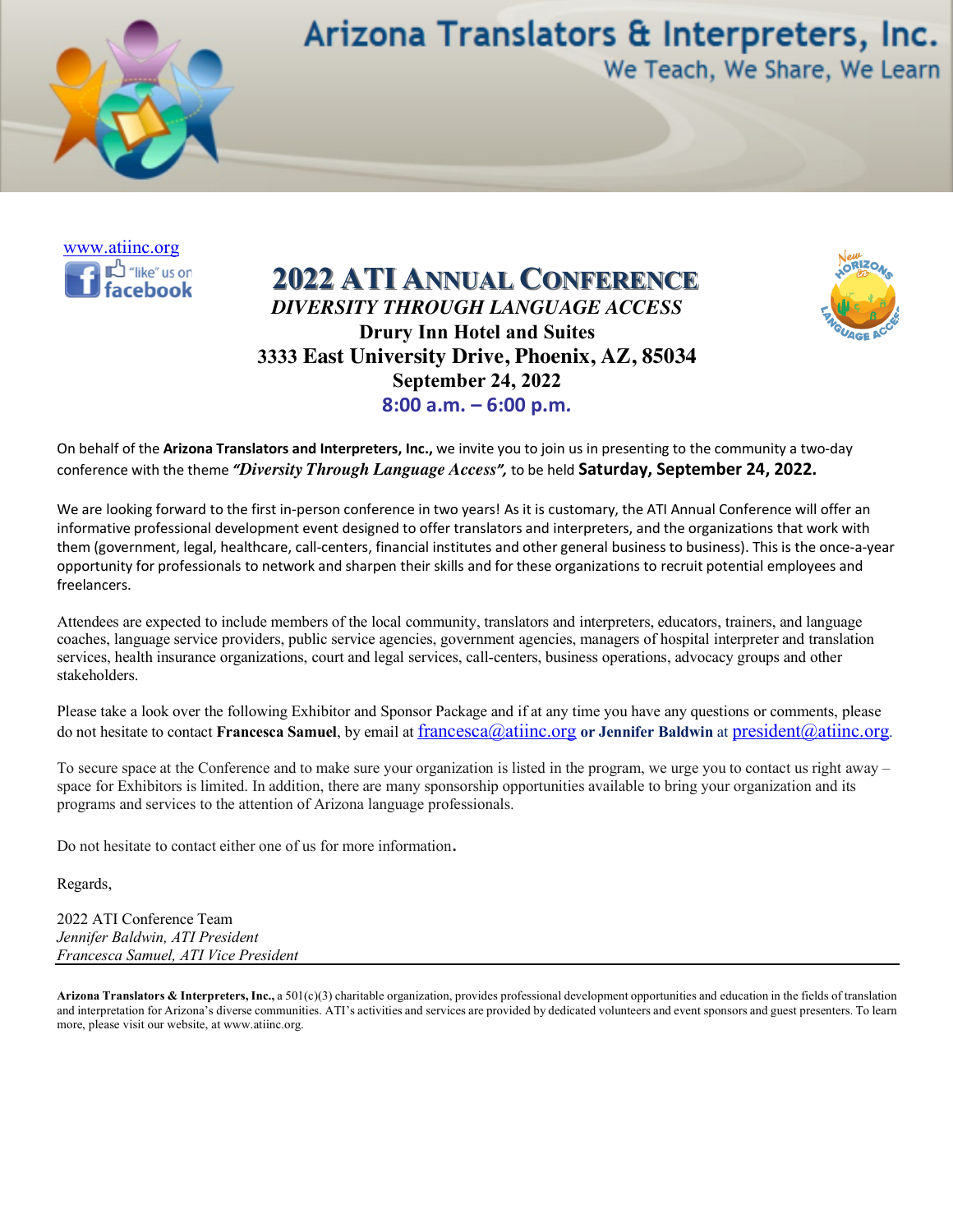

ATI is pleased to offer the following sponsor, exhibitor and vendor opportunities:

- 1. **Conference and Event Sponsorship:** Includes signage, recognition at plenary sessions and in the Conference program.
- 2.**Conference Exhibitor:** Includes promotional opportunities and recognition at the Conference.
- 3.**Advertising:** Full-page, half-page, quarter-page, and business card ads in the Conference program.

4.**Raffle Donations:** Raffles will take place throughout the conference. Your generosity will be noted by the ATI president.

#### **Rates:**

#### **Exhibitor: \$250**

- ! 2 (2) comp. exhibitor registrations for all conference sessions
- ! Acknowledgment in the conference program
- ! Link on ATI website's conference page

### **Advertising:**

**Advertising in Conference Brochure** \$200 Full Page \$100 ½ Page \$75 ¼ Page \$50 Business Card

### **Sponsorships Levels:**

ATI offers four sponsorship package options depending on your visibility desire, needs and budget:

#### **Bronze: \$500**

- ! Logo display/signage throughout the conference
- ! One (1) exhibitor staff registration valid for all sessions
- ! Business-card ad in conference program
- ! Acknowledgement in conference program
- Logo with hyperlink on ATI website event page

#### **Gold: \$2,000**

- ! Logo display/signage throughout the conference
- Two (2) exhibitor staff registrations valid for all sessions
- $\cdot$  1/2-page ad in the conference program
- Acknowledgement in conference program
- Logo with hyperlink on ATI website event page

#### **Silver: \$1,000**

- ! Logo display/signage throughout the conference
- ! Two (2) exhibitor staff registrations valid for all sessions
- $\frac{1}{4}$ -page ad in the conference program
- Acknowledgement in conference program
- Logo with hyperlink on ATI website event page

#### **Platinum: \$3,000**

- ! Logo display/signage throughout the conference
- ! Three (3) exhibitor staff registrations valid for all sessions
- ! Full-page ad in the conference program
- ! Acknowledgement in conference program
- ! Logo with hyperlink on ATI website event page

**If interested in exhibiting, sponsorship, or advertising, please contact francesca@atiinc.org ASAP to get started or complete the information below to secure your space or participation today.**

### **Thank you for your support of ATI!**

Arizona Translators & Interpreters, Inc., a 501(c)(3) non-profit organization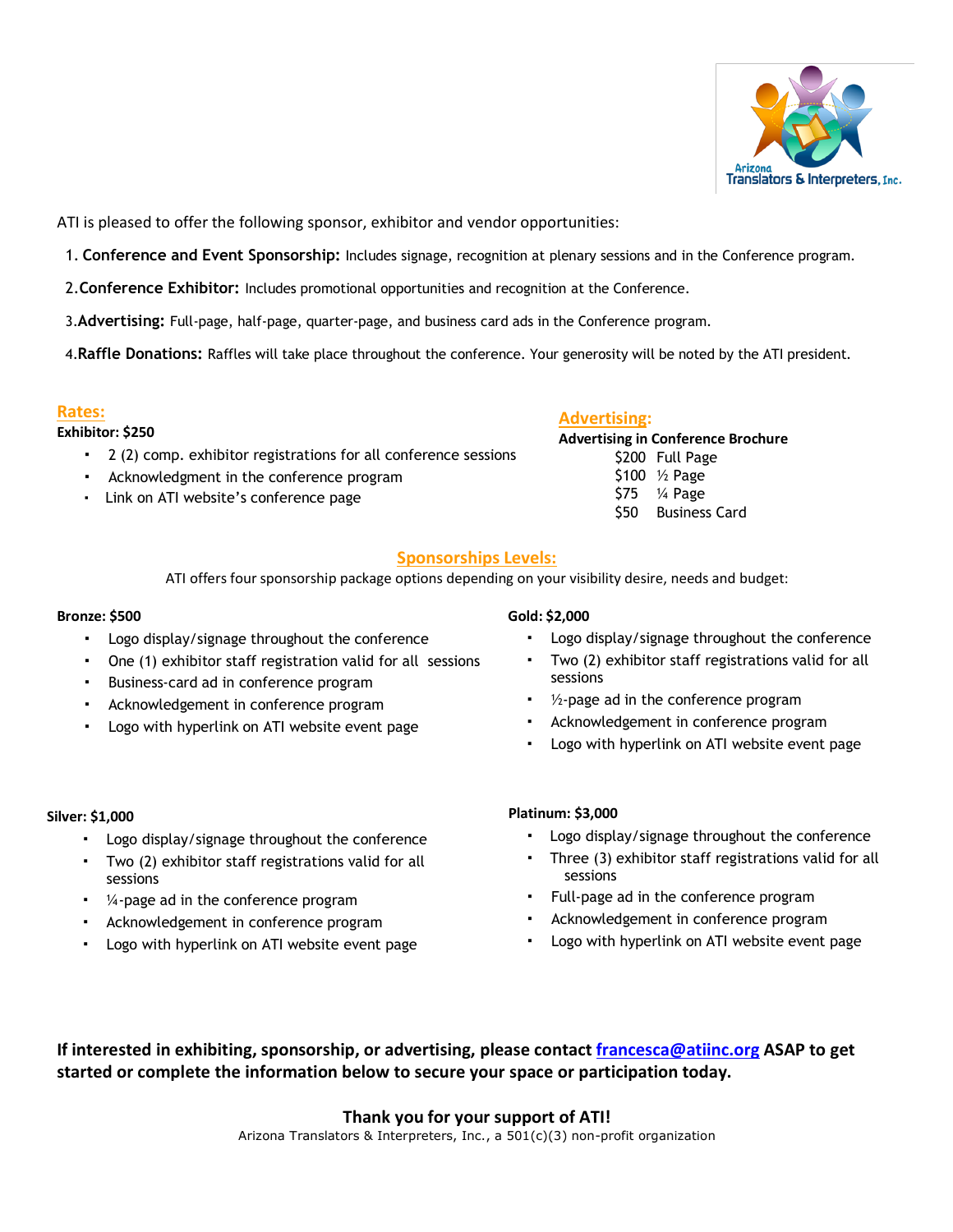

# **Exhibitor and Vendor Registration**

# **1. Exhibitor Information** Please print clearly

Company Name: Contact: Title: Address: City/State/Zip: Phone: E-mail: Fax: E-mail: Description of your product/service:

## **2. Conference Sponsorships**

Sponsorship includes signage at conference and acknowledgement in the on-site brochure. Please check one below:

- ◻Conference Platinum Sponsor: \$3,000
- ◻Conference Gold Sponsor: \$2,000
- ◻Conference Silver Sponsor: \$1,000
- ◻Conference Bronze Sponsor: \$500

# **3. Conference Advertising**

Advertisements will be included in the conference brochure.

Please send a PDF to info@atiinc.org **by August 31, 2022** along with your URL and 200 word company description.

- $\Box$  Full Page: \$200
- $\Box$  Half Page: \$100
- ◻Quarter Page: \$75
- **D** Business Card: \$50
- **4.** I would like to donate a door prize(s). Please provide a brief description.